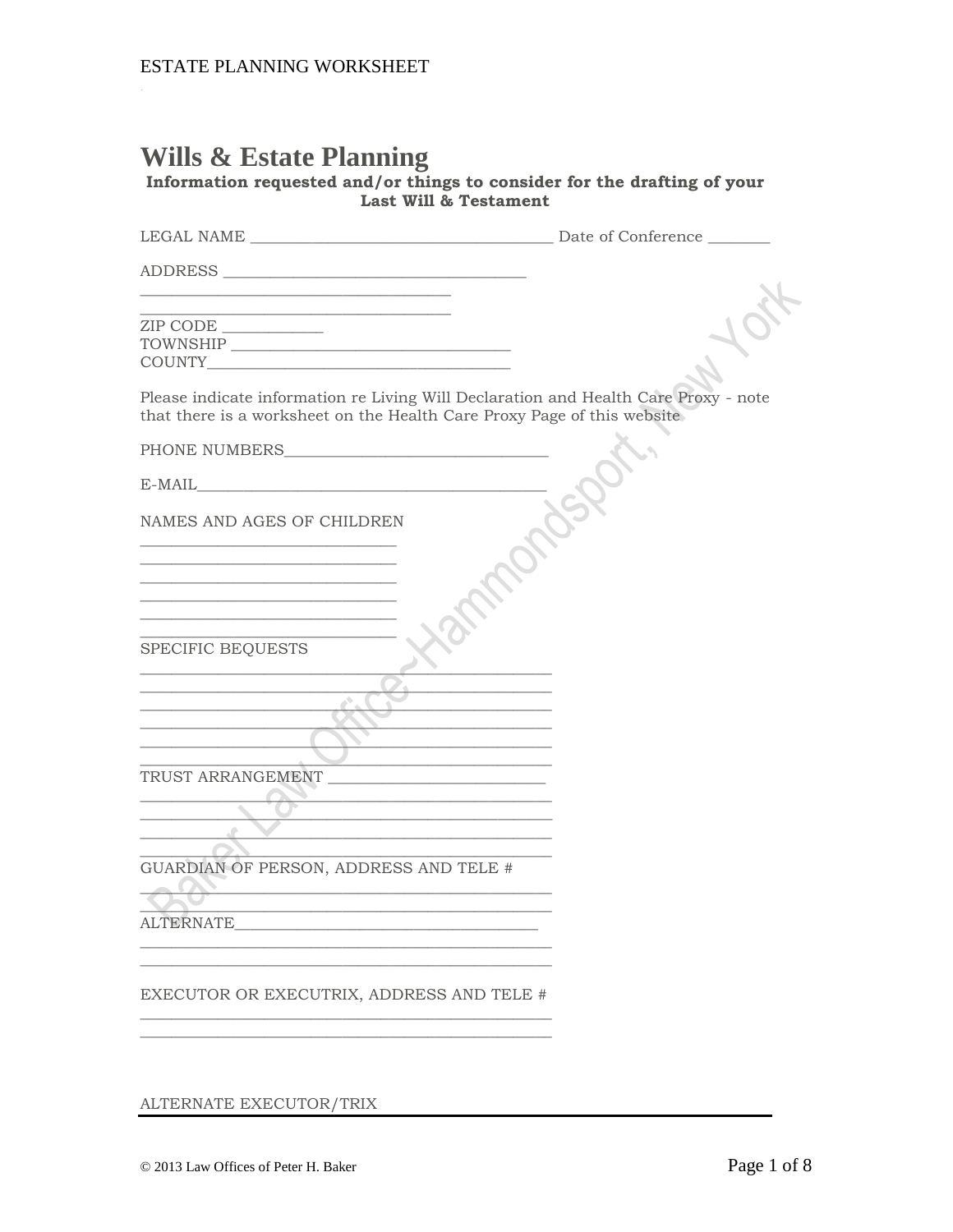TRUSTEE, ADDRESS AND TELE #

\_\_\_\_\_\_\_\_\_\_\_\_\_\_\_\_\_\_\_\_\_\_\_\_\_\_\_\_\_\_\_\_\_\_\_\_\_\_\_\_\_\_\_\_\_\_\_\_\_\_\_\_\_

\_\_\_\_\_\_\_\_\_\_\_\_\_\_\_\_\_\_\_\_\_\_\_\_\_\_\_\_\_\_\_\_\_\_\_\_\_\_\_\_\_\_\_\_\_\_\_\_\_\_\_\_\_ \_\_\_\_\_\_\_\_\_\_\_\_\_\_\_\_\_\_\_\_\_\_\_\_\_\_\_\_\_\_\_\_\_\_\_\_\_\_\_\_\_\_\_\_\_\_\_\_\_\_\_\_\_

\_\_\_\_\_\_\_\_\_\_\_\_\_\_\_\_\_\_\_\_\_\_\_\_\_\_\_\_\_\_\_\_\_\_\_\_\_\_\_\_\_\_\_\_\_\_\_\_\_\_\_\_\_ \_\_\_\_\_\_\_\_\_\_\_\_\_\_\_\_\_\_\_\_\_\_\_\_\_\_\_\_\_\_\_\_\_\_\_\_\_\_\_\_\_\_\_\_\_\_\_\_\_\_\_\_\_

#### ALTERNATE TRUSTEE

Estate Planning and the drafting of your Last Will and Testament are thoughtful and necessary for the benefit of you, your family and the preservation and distribution of your assets. Kindly note the worksheets available that will assist you in organizing your thoughts and wishes as well as your assets and obligations. Please feel free to print the worksheets provided and make notes relative to questions you may have which will help make your initial consultation more productive. I recommend the drafting of these important documents be accomplished by an attorney to help insure accuracy and that they are reflective of your wishes and directives.

## **ESTATE PLANNING WORKSHEET**

Information provided is held in complete confidence, and is used for the sole purpose of analyzing estate planning needs and designing estate planning documents. Preparation of this worksheet is not mandatory prior to the initial appointment with us, but if we are able to review the completed worksheet prior to or at your first appointment, more can be accomplished during the appointment.

The information requested on this worksheet may seem like none of an attorney's business, but it is very important that an estate planning attorney understands your present situation and your wishes for the future. This information enables us to plan the estate to accomplish future goals and to take steps to save on taxes and administrative expenses.

If you are married and all information on this worksheet is identical for you and your spouse, fill out one worksheet only. If information for each spouse differs, please download multiple copies of this worksheet so each spouse has one to fill out.

For those of you who are single, please note that phrasing everything based on husband and wife is for the simplicity of the form only. Estate planning is very important for singles as well as couples. Plans of distribution for singles is not obvious and most or all assets will be probated unless held in joint tenancy.

| <b>For Husband:</b> |                    |  |
|---------------------|--------------------|--|
|                     |                    |  |
|                     | Social Security #: |  |
| <b>For Wife:</b>    |                    |  |
|                     |                    |  |
| Date of Birth:      |                    |  |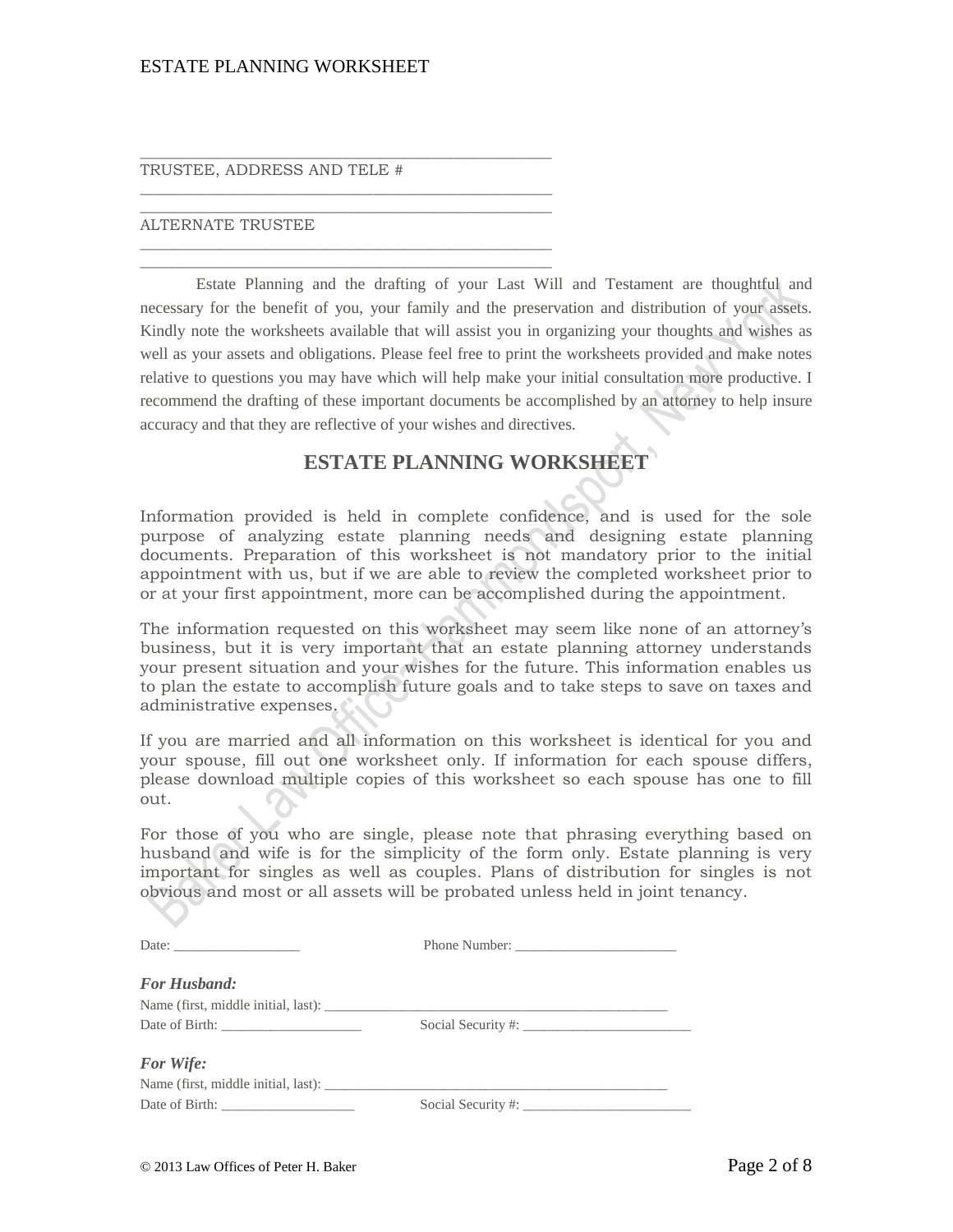|   | $- - -$ |  |
|---|---------|--|
| - |         |  |

Marital Status: □ Married□ Divorced □ Separated□ Single (including widowed and not remarried)

\_\_\_\_\_\_\_\_\_\_\_\_\_\_\_\_\_\_\_\_\_\_\_\_\_\_\_\_\_\_\_\_\_\_\_\_\_\_\_\_\_\_\_\_\_\_\_\_\_\_\_

What is your primary motivation for considering estate planning? (select all that apply)

□ Probate Avoidance□ Federal Estate Tax Planning (for estate over \$650,000) □ Business or Farm Planning□ Guardianship for Minor Children □ Other: \_\_\_\_\_\_\_\_\_\_\_\_\_\_\_\_\_\_\_\_\_\_\_\_\_\_\_\_\_\_\_\_\_\_\_\_\_\_\_\_\_\_\_\_\_\_\_\_\_\_\_\_\_\_\_\_\_\_\_\_\_\_\_\_\_\_

How soon would you like to complete planning? Is there a specific deadline, such as an upcoming trip, surgery, etc?

| <b>Husband</b>                                                                         | Wife                 |
|----------------------------------------------------------------------------------------|----------------------|
| Do you presently have a will? $\square$ Yes $\square$ No                               | $\Box$ Yes $\Box$ No |
| Do you presently have a trust? $\square$ Yes $\square$ No                              | $\Box$ Yes $\Box$ No |
| Are you interested in avoiding probate<br>of your estate? $\square$ Yes $\square$ No   | $\Box$ Yes $\Box$ No |
| Were there any previous marriages? $\square$ Yes $\square$ No                          | $\Box$ Yes $\Box$ No |
| Are any of your children not from your<br>current marriage? $\square$ Yes $\square$ No | $\Box$ Yes $\Box$ No |
| Are any of your children or other                                                      |                      |
| beneficiaries handicapped? $\Box$ Yes $\Box$ No                                        | $\Box$ Yes $\Box$ No |
| Do you own a farm or business? $\square$ Yes $\square$ No                              | $\Box$ Yes $\Box$ No |
| If yes, do any of your children work in                                                |                      |
| the business with you? $\square$ Yes $\square$ No                                      | $\Box$ Yes $\Box$ No |
| If yes, does the child working with in the                                             |                      |
| business have an ownership                                                             |                      |
| interest in the business? $\neg$ Yes $\neg$ No                                         | $\Box$ Yes $\Box$ No |
| Are you a U.S. citizen? $\square$ Yes $\square$ No                                     | $\Box$ Yes $\Box$ No |
| Have you entered into any agreements with<br>your spouse (such as pre-nuptial or       |                      |
| community property agreement)? $\square$ Yes $\square$ No                              | $\Box$ Yes $\Box$ No |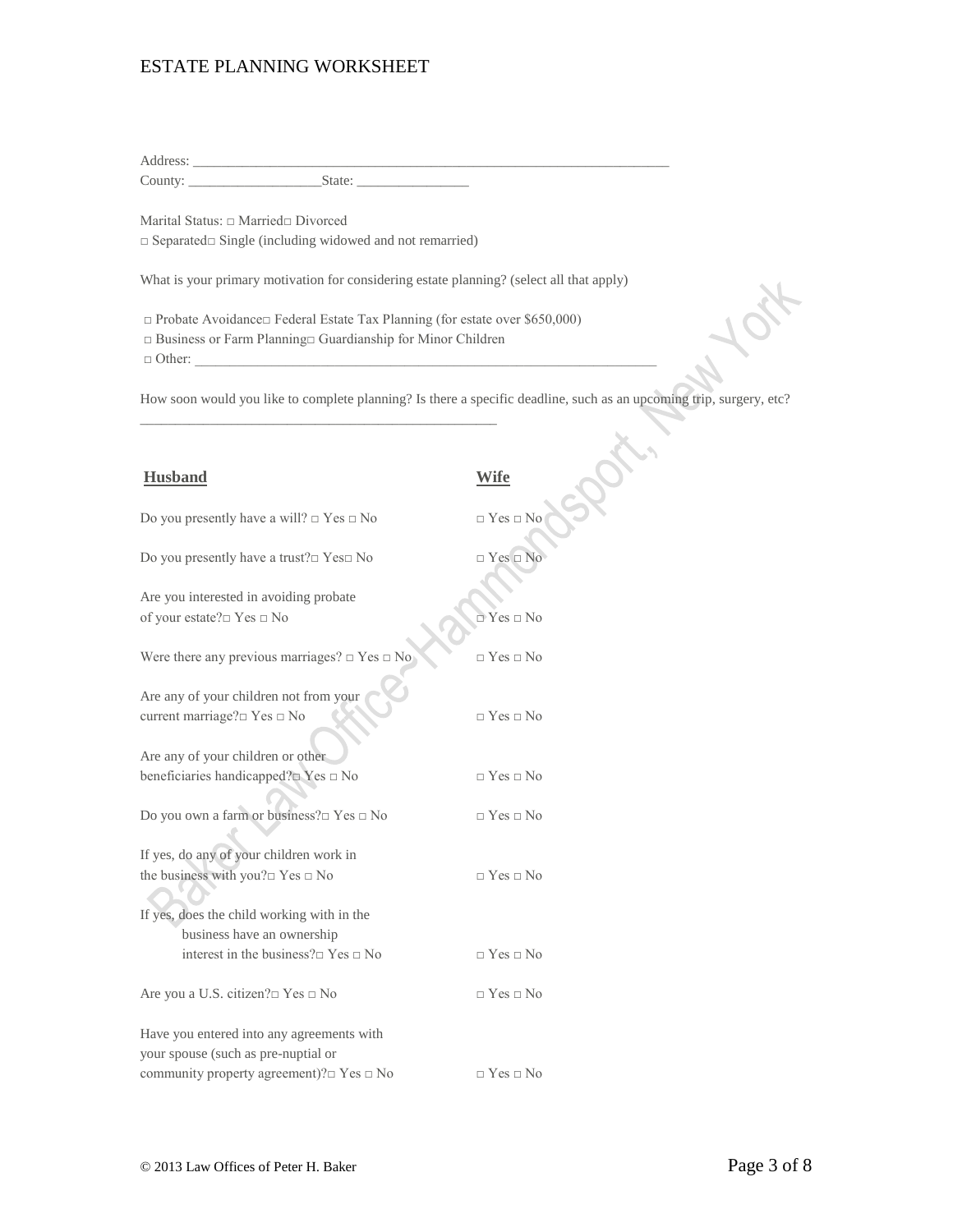| Are there any serious health problems? $\square$ Yes $\square$ No<br>$\Box$ Yes $\Box$ No                                                                                                                                                                                                                                |
|--------------------------------------------------------------------------------------------------------------------------------------------------------------------------------------------------------------------------------------------------------------------------------------------------------------------------|
| If yes, please describe briefly: ____                                                                                                                                                                                                                                                                                    |
| Do you own a long-term care (nursing<br>home) insurance policy? $\square$ Yes $\square$ No<br>$\Box$ Yes $\Box$ No                                                                                                                                                                                                       |
| Do you hold everything jointly with<br>your spouse, or is some property<br>separate?□ All Joint□ Some Separate<br>(except) IRAs, pensions, etc.                                                                                                                                                                          |
| NET WORTH: If you added the value of all property owned by yourself and your spouse including real estate,<br>personal property, bank accounts, stocks, bonds, IRAs and anything else you own except death benefits on life<br>insurance, what is the approximate total value of the estate of yourself and your spouse? |
| What is the value of death benefits on life insurance?                                                                                                                                                                                                                                                                   |
| What is the total amount of your outstanding liabilities?                                                                                                                                                                                                                                                                |
| <b>ASSET LISTING</b>                                                                                                                                                                                                                                                                                                     |
| <b>REAL ESTATE</b><br>How is it held?<br>H- Husband<br>W-Wife<br>S-Single<br>J- Joint                                                                                                                                                                                                                                    |
| Address:<br>County:<br>Value:                                                                                                                                                                                                                                                                                            |
| Address:<br>County:<br>Value:                                                                                                                                                                                                                                                                                            |
| Address:<br>County:                                                                                                                                                                                                                                                                                                      |
| Value:                                                                                                                                                                                                                                                                                                                   |
| Address:<br>County:<br>Value:                                                                                                                                                                                                                                                                                            |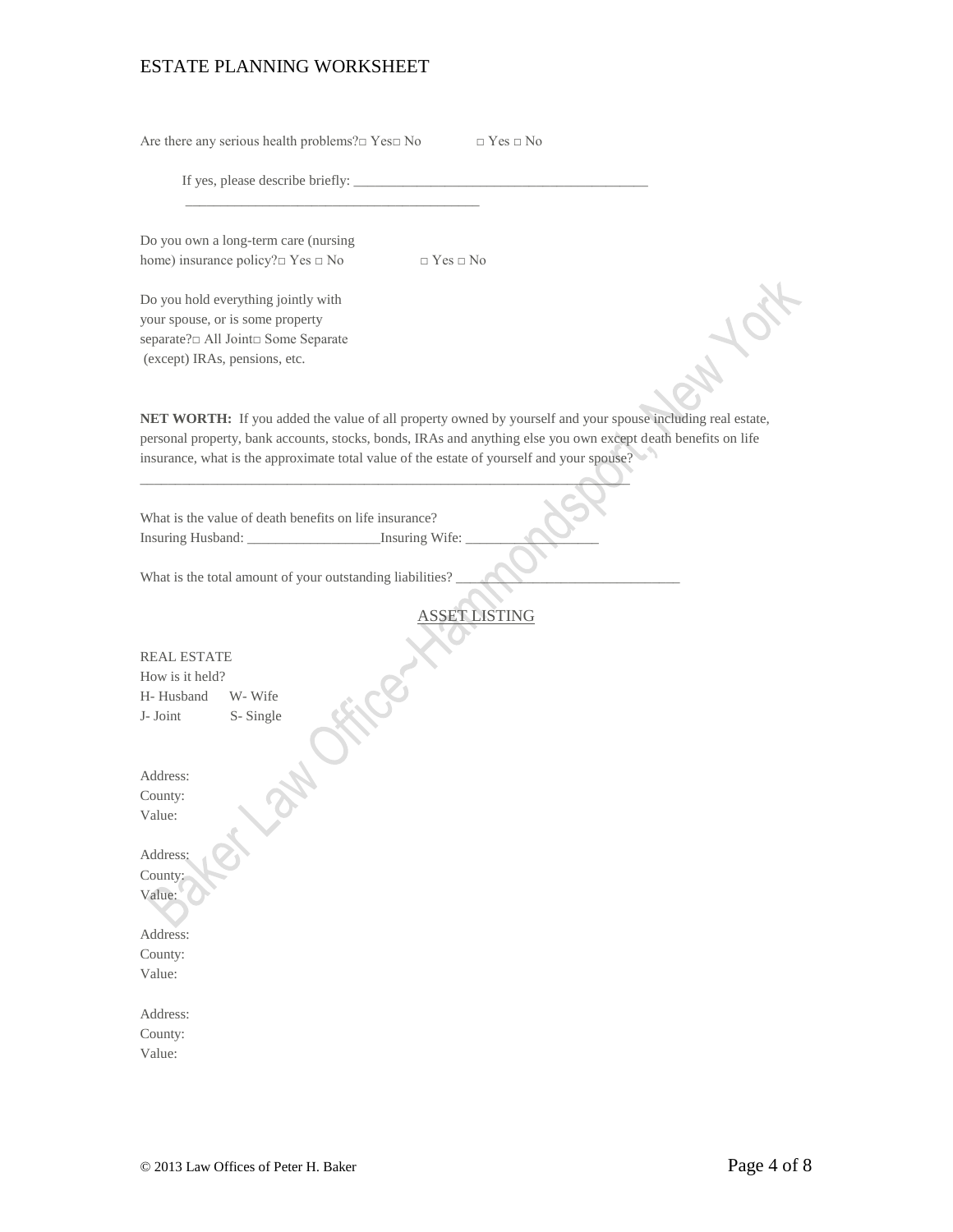If you do a trust plan, we will need your original deed(s) and current Town & County, School and Village tax bills. You can bring them with you for your first appointment and we will copy them at that time. If the deeds are mailed in, we can return them right away if you request, or at your Final Signing.

LIQUID ASSETS How is it held? H- Husband W- Wife J- Joint S- Single Alabu Show many different ones do you own?<br>
The The many different ones do you own?<br>
Savings Accounts<br>
Savings Accounts<br>
Money Market Accounts<br>
Brokerage Accounts<br>
Brokerage Accounts<br>
Slucks<br>
Donds-Government or > Value Checking Accounts

Savings Accounts

Certificates of Deposit

Money Market Accounts

Brokerage Accounts

Stocks

Bonds- Government or Municipal

Unlisted Securities (not publicly traded)

Mutual Funds

Other Investment Accounts

Savings Bonds

Equity in Business □ Sole Proprietorship □ Partnership □ Corporation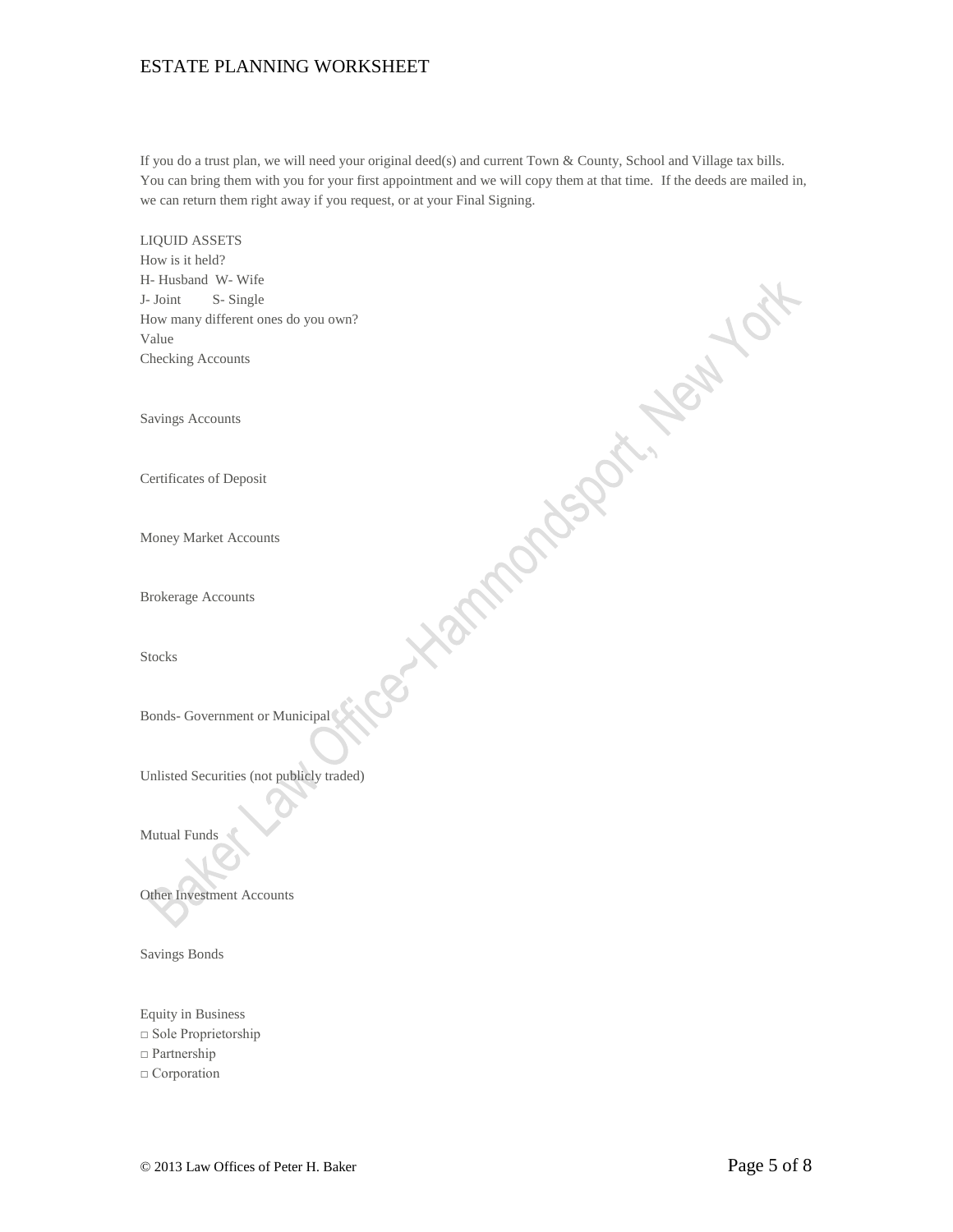Notes and Loans Receivable

Life Insurance Owner Beneficiary Value

IRAs

Keoghs, 401(k)s, 403(b)s

Annuities

Other Assets

#### CHILDREN AND OTHER BENEFICIARIES

Name Address Date of Birth Relationship

#### APPOINTMENTS

*Personal Representative.* The will should name a personal representative to probate the estate. (Personal representative is also sometimes referred to as executor or administrator.) Most people name their spouse as primary personal representative, with a child, relative, friend, or corporate trustee as alternate. Personal Representative: \_\_\_\_\_\_\_\_\_\_\_\_\_\_\_\_\_\_\_\_\_\_\_\_\_\_\_\_\_\_\_\_\_\_\_\_\_\_\_\_\_\_\_\_\_\_\_\_\_\_\_ Alternate: \_\_\_\_\_\_\_\_\_\_\_\_\_\_\_\_\_\_\_\_\_\_Second Alternate: \_\_\_\_\_\_\_\_\_\_\_\_\_\_\_\_\_\_\_\_\_\_\_

*Successor Trustee.* If you choose to avoid probate of your estate by executing a living trust during lifetime, a successor trustee should be named. The successor trustee would be responsible for managing assets if you, or in the case of a joint trust, either you or your spouse, could not manage assets due to incompetency. The successor trustee would distribute assets to beneficiaries after death, or in a joint trust, when neither you nor your spouse survive. Successor Trustee: \_\_\_\_\_\_\_\_\_\_\_\_\_\_\_\_\_\_\_\_\_\_\_\_\_\_\_\_\_\_\_\_\_\_\_\_\_\_\_\_\_\_\_\_\_\_\_\_\_\_\_\_\_\_ Address: \_\_\_\_\_\_\_\_\_\_\_\_\_\_\_\_\_\_\_\_\_\_\_\_\_\_\_\_\_\_\_\_\_\_\_\_\_\_\_\_\_\_\_\_\_\_\_\_\_\_\_\_\_\_\_\_\_\_\_\_\_\_ Alternate:

**OFFICATION**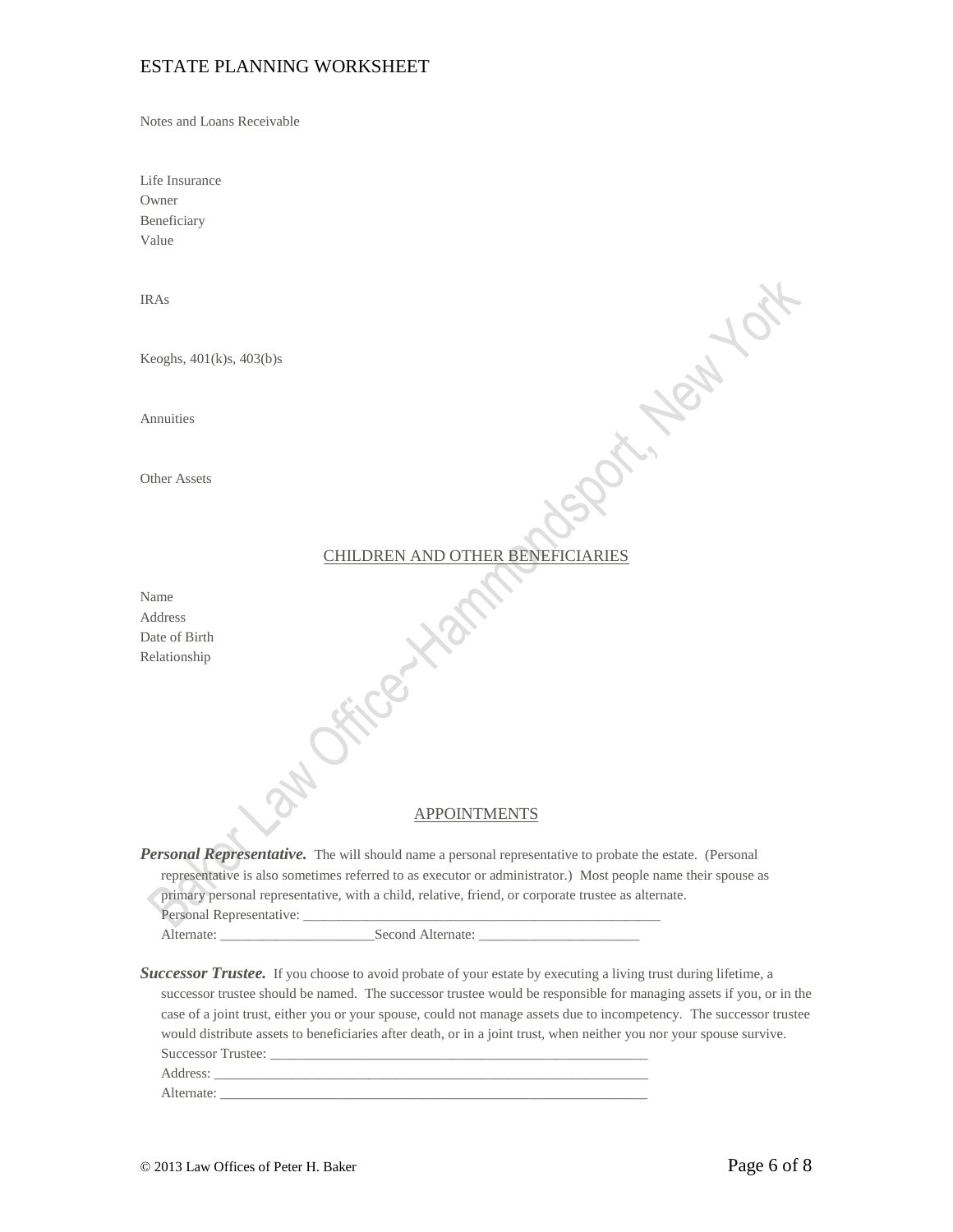| Address:          |
|-------------------|
| Second Alternate: |
| Address:          |

*Health Care Agent.* Who should be named to make medical decisions on your behalf, including decisions regarding medical consents, life support issues, and nursing home admission, if you were unable to make these decisions yourself? (Typically, the primary agent is the spouse.) It is not necessary to appoint the same person who is your successor trustee or personal representative as your health care agent(s). Health Care Agent: Alternate:

Second Alternate:

**GIFT TAX RETURNS.** Have gift tax returns ever been filed to report gifts made? If yes, please bring copies of the returns to your appointment.

\_\_\_\_\_\_\_\_\_\_\_\_\_\_\_\_\_\_\_\_\_\_\_\_\_\_\_\_\_\_\_\_\_\_\_\_\_\_\_\_\_\_\_\_\_\_\_\_\_\_\_\_\_\_\_\_\_\_\_\_\_\_\_\_\_\_\_\_\_\_\_\_\_\_ \_\_\_\_\_\_\_\_\_\_\_\_\_\_\_\_\_\_\_\_\_\_\_\_\_\_\_\_\_\_\_\_\_\_\_\_\_\_\_\_\_\_\_\_\_\_\_\_\_\_\_\_\_\_\_\_\_\_\_\_\_\_\_\_\_\_\_\_\_\_\_\_\_\_\_ \_\_\_\_\_\_\_\_\_\_\_\_\_\_\_\_\_\_\_\_\_\_\_\_\_\_\_\_\_\_\_\_\_\_\_\_\_\_\_\_\_\_\_\_\_\_\_\_\_\_\_\_\_\_\_\_\_\_\_\_\_\_\_\_\_\_\_\_\_\_\_\_\_\_\_

1. Specific Gifts. Do you want to make charitable gifts, such as to a church or other institution? Do you wish to make a special gift to a particular person? This section is used mainly for cash gifts or more valuable items, such as an antique car or hunting cabin. All other items, such as jewelry, guns, quilts, etc., can be added later in the Schedule of Assets section of your Living Trust Binder.

2. Briefly describe where you would want assets remaining after any specific gifts are distributed to go if you do not survive. (Don't worry about tax planning or other considerations in answering this question. We'll consider those details later if needed.)

> $\Box$  All to spouse; then equally between children, and if a child didn't survive, the deceased child's children would take the share of the deceased child.

□ All to spouse; then equally between surviving children.

 $\Box$  All to spouse; then to

 $\square$  As follows:

3. Ultimate Distribution. You might want to provide for the distribution of your property if neither you, your spouse, or your children or other beneficiaries named above survive a common disaster.

 $\longrightarrow$  $\bigtriangleup C$ \_\_\_\_\_\_\_\_\_\_\_\_\_\_\_\_\_\_\_\_\_\_\_\_\_\_\_\_\_\_\_\_\_\_\_\_\_\_\_\_\_\_\_\_\_\_\_\_\_\_\_\_\_\_\_\_\_\_\_

#### PLEASE COMPLETE THIS SECTION ONLY IF YOU HAVE MINOR OR DISABLED BENEFICIARIES

*Guardian.* If you have minor children or an incompetent child, you will need to appoint a guardian. The guardian is responsible for the day-to-day care of the child. It is a good idea to name an alternate guardian in the event your first choice cannot serve.

Guardian: \_\_\_\_\_\_\_\_\_\_\_\_\_\_\_\_\_\_\_\_\_\_\_\_\_\_\_\_\_\_ Relationship: \_\_\_\_\_\_\_\_\_\_\_\_\_\_\_\_\_\_